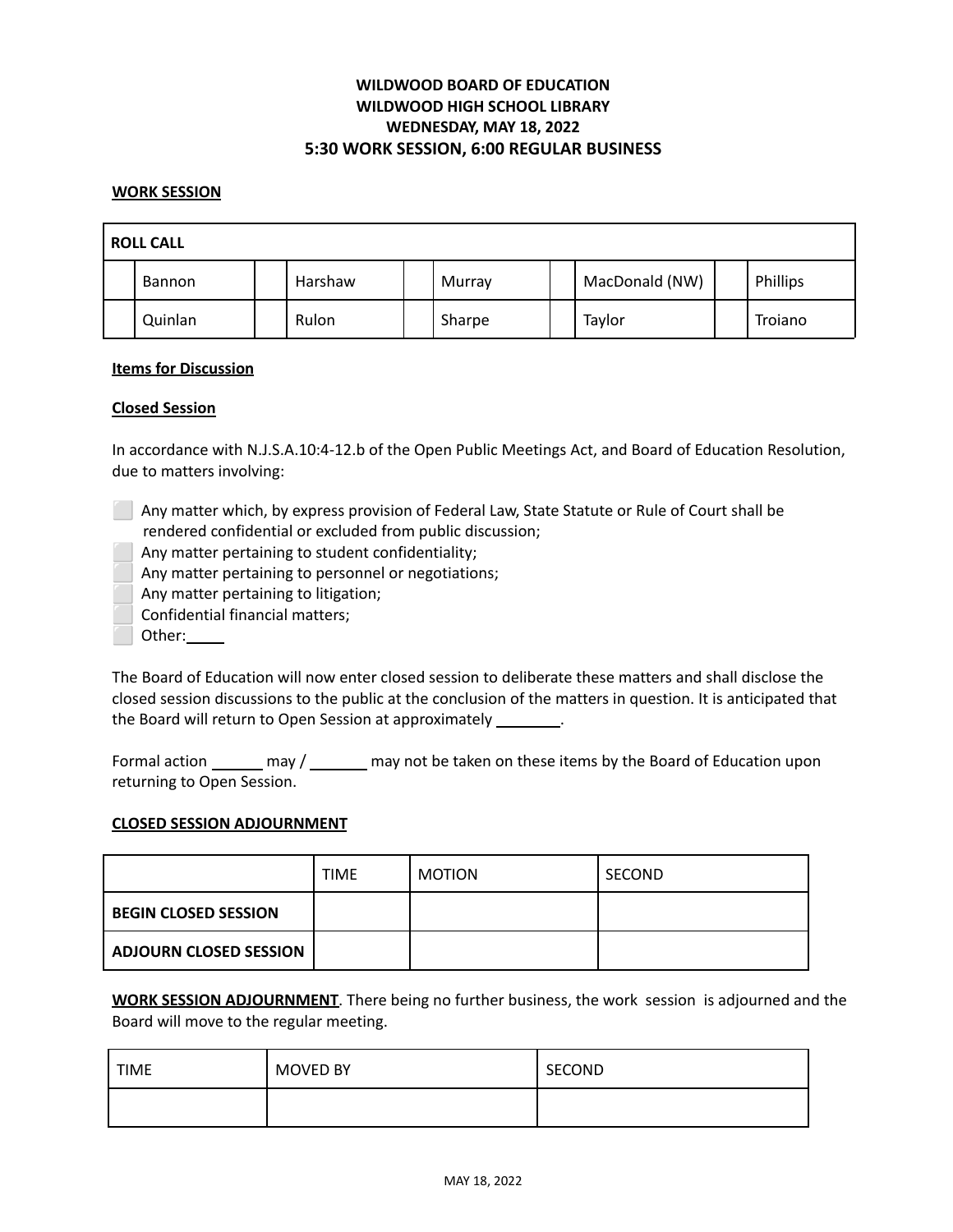| <b>ROLL CALL</b> |               |  |         |  |        |  |                |          |
|------------------|---------------|--|---------|--|--------|--|----------------|----------|
|                  | <b>Bannon</b> |  | Harshaw |  | Murray |  | MacDonald (NW) | Phillips |
|                  | Quinlan       |  | Rulon   |  | Sharpe |  | Taylor         | Trojano  |

#### **Flag Salute**

All will rise and participate in the Pledge of Allegiance.

#### **Open Public Meeting Statement**

Adequate notice of this meeting has been provided in compliance with Chapter 231 Laws of 1975, by virtue of the fact that notifications were sent to the Press of Atlantic City, the Cape May County Herald, and the City Clerk on May 13, 2022.

#### **Board Secretary Certification**

Pursuant to N.J.S.A. 6:23-2.11 (c), I certify that as of April 30, 2022, no budgetary line item account has obligations and payments (contractual orders) which in total exceed the amount appropriated by the district Board of Education pursuant to N.J.S.A. 18A:22-8 and 18A:22-8.1.

#### **Public Discussion Regarding Agenda Items**

The Board of Education recognizes the value of public comment on educational issues and has designated this portion of the meeting for members of the community to comment at this time on agenda items only. There will be an opportunity at the end of the meeting for the public to comment on school matters of community interest.

Members of the public are encouraged to speak during the public portion of the meeting. A time limit of three (3) minutes will be given for each audience member. Complaints stated, questions asked, or actions requested by the public, will be taken under advisement by the Board for investigation, discussion, and action or disposition at a later time/date

Public participation shall be governed by the following rules per Board of Education Bylaw 0167:

1. A participant must be recognized by the presiding officer and must preface comments by an announcement of his/her name, municipality of residence, and group affiliation, if applicable;

2. Each statement made by a participant shall be limited to three minutes duration;

3. No participant may speak more than once on the same topic until all others who wish to speak on that topic have been heard;

4. All statements, questions, or inquiries shall be directed to the presiding officer and any questions or inquiries directed by a participant to another Board member shall be redirected to the presiding officer who shall determine if such statement, question, or inquiry shall be addressed by the presiding officer on behalf of the Board or by the individual Board member;

5. The presiding officer may:

a. Interrupt, warn, and/or terminate a participant's statement, question, or inquiry when it is too lengthy;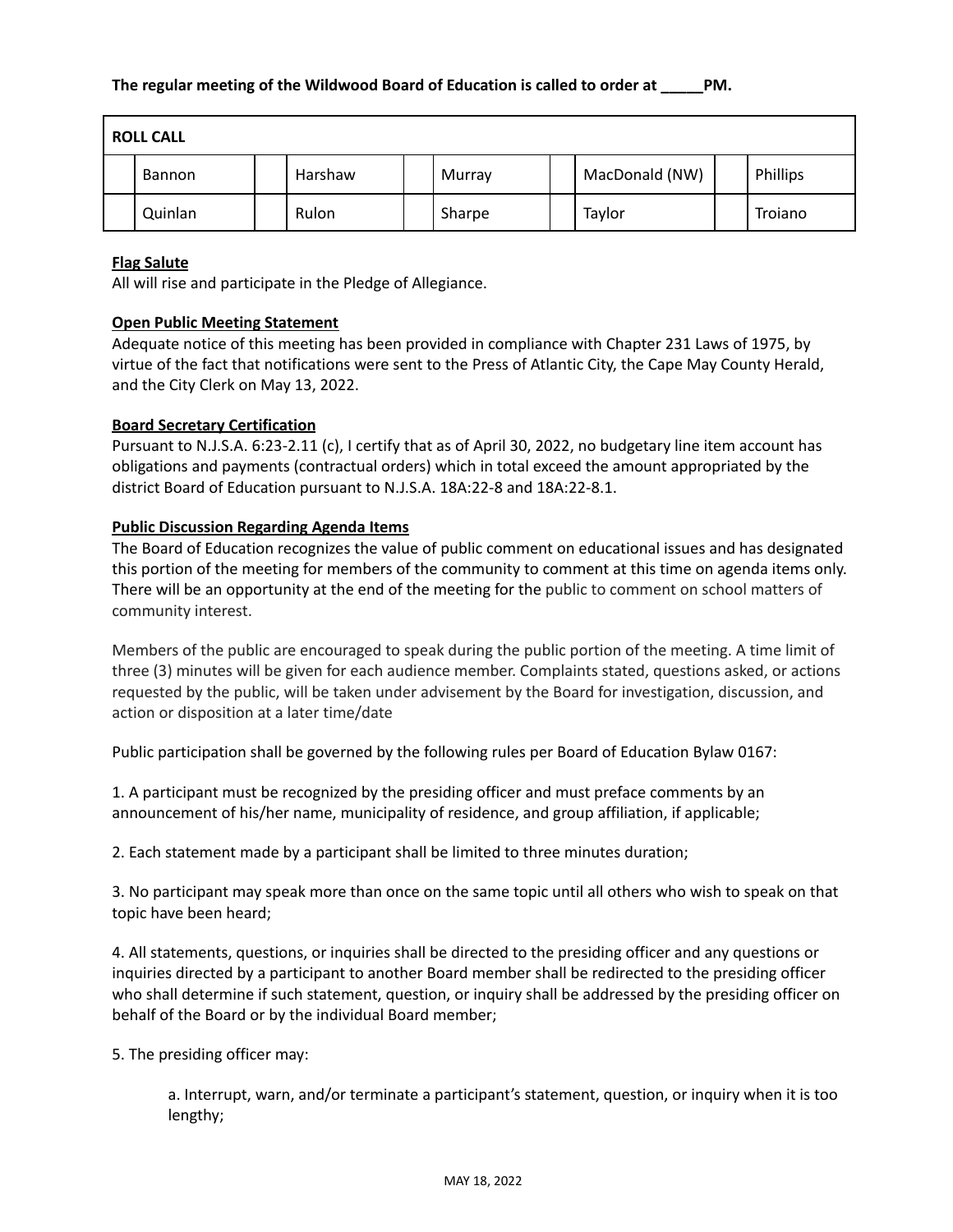b. Interrupt and/or warn a participant when the statement, question, or inquiry is abusive, obscene, or may be defamatory;

c. Request any person to leave the meeting when that person does not observe reasonable decorum;

d. Request the assistance of law enforcement officers in the removal of a disorderly person when that person prevents or disrupts a meeting with an act that obstructs or interferes with a meeting;

e. Call for a recess or an adjournment to another time when the lack of public decorum interferes with the orderly conduct of the meeting; and

f. Waive these rules when necessary for the protection of privacy or to maintain an orderly operation of the Board meeting.

# **AGENDA ITEMS A1 THROUGH A23 APPROVED BY CONSENSUS AGENDA (Sending districts may vote on these)** *\*\*Denotes motions that sending districts are permitted to vote on.*

MOTION: SECOND:

| <b>Bannon</b> | Harshaw | Murray | MacDonald (NW) | Phillips |
|---------------|---------|--------|----------------|----------|
| Quinlan       | Rulon   | Sharpe | Taylor         | Troiano  |

# **\*\*A1. Approve Minutes**

The Board Secretary recommends:

that the Board approve the minutes of the April 27, 2022 public hearing, work session, regular session and closed session meetings.

#### **\*\*A2.April Payments, Addendum**

The Board Secretary recommends:

that the Board approve the additional payments from and to accept the final payment list from April 27, 2022, identified by date, and to accept the final payment list from April 2022, in the amount of \$2,196,722.21

| Fund 10 | General Acct.          | 1,904,931.12    |
|---------|------------------------|-----------------|
| Fund 20 | Grants Acct.           | 211,081.55      |
| Fund 30 | Capital Projects       | 0.00            |
| Fund 40 | Debt Service           | 0.00            |
| Fund 60 | Cafeteria              | \$<br>79,483.70 |
| Fund 62 | <b>Health Benefits</b> | \$<br>0.00      |
| Fund 90 | Payroll Agency         | 1,225.84        |

# **\*\*A3. April Payments**

The Board Secretary recommends:

that the Board approve the following payments totaling \$\$532,645.11 from the May 18, 2022 bill list, as follows: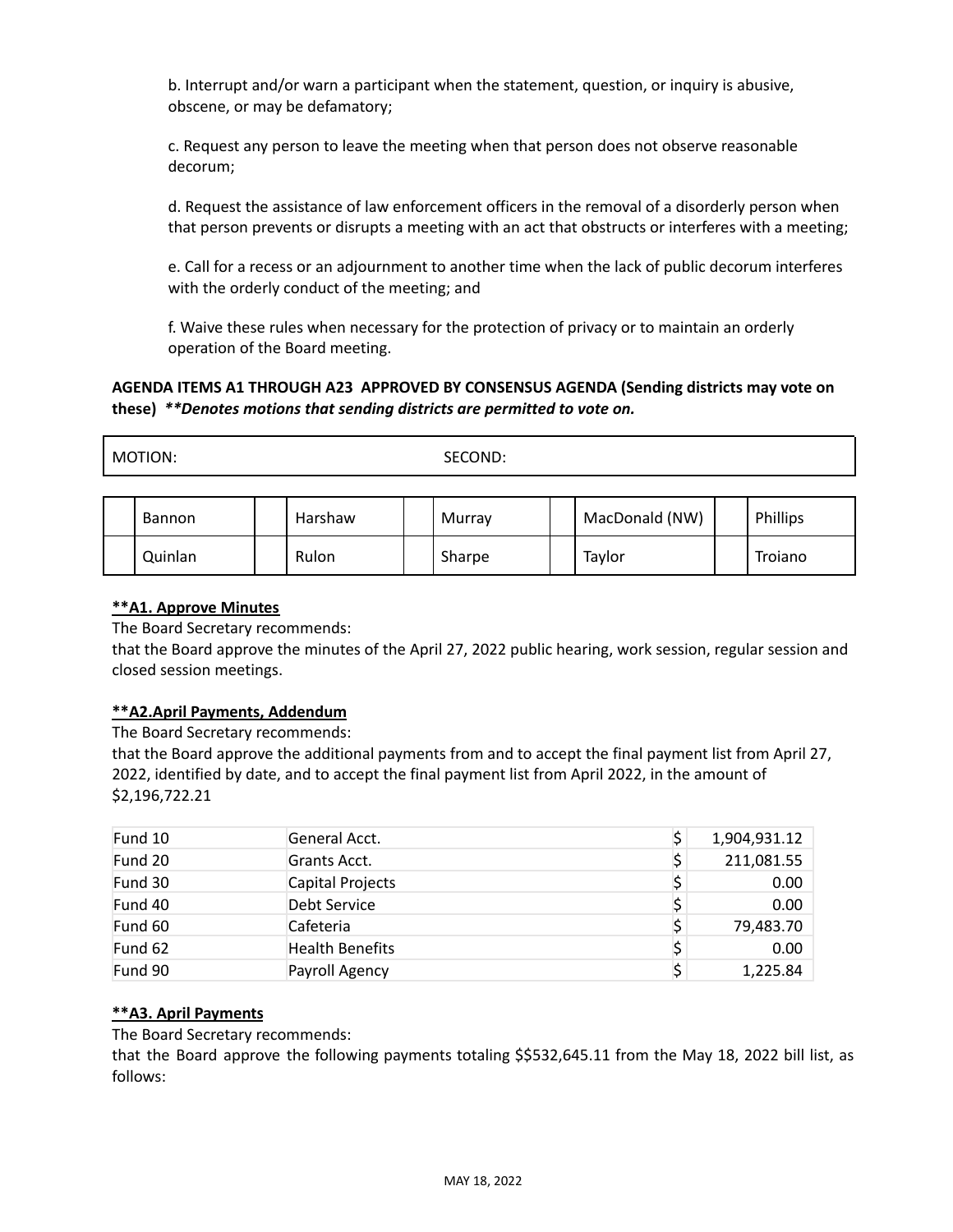| Fund 10 | General Acct.    | 453,584.64 |
|---------|------------------|------------|
| Fund 20 | Grants Acct.     | 78,452.55  |
| Fund 30 | Capital Projects | 0.00       |
| Fund 40 | Debt Service     | 0.00       |
| Fund 60 | Cafeteria        | 0.00       |
| Fund 90 | Payroll Agency   | 607.92     |

# **\*\*A4. Approve Transfers**

The Business Administrator recommends: that the Board approve the following transfers:

| FROM:                 |                                     |           |
|-----------------------|-------------------------------------|-----------|
| TO:                   |                                     |           |
| 11-000-219-600-10-000 | Supplies-Elem                       | 382.66    |
| 11-000-219-600-20-000 | Supplies-Middle                     | 382.66    |
| 11-000-251-600-50-000 | <b>Supplies and Materials</b>       | 44.71     |
|                       |                                     | 810.03    |
| FROM:                 |                                     |           |
| 11-000-219-390-10-000 | Purch Prof/Tech Svcs-Elem           | 810.03    |
| TO:                   |                                     |           |
| 11-000-251-600-50-000 | <b>Supplies and Materials</b>       | 44.71     |
| FROM:                 |                                     |           |
| 11-000-251-592-50-TRV | <b>Travel</b>                       | 44.71     |
| TO:                   |                                     |           |
| 11-000-270-513-20-000 | Cont Svc-Home&School-Joint Agr      | 5,040.79  |
| FROM:                 |                                     |           |
| 11-000-270-512-30-ATH | Other than n=home/sch-Athletics     | 5,040.79  |
| TO:                   |                                     |           |
| 11-402-100-500-20-000 | <b>Other Purch Svcs-Middle</b>      | 5,000.00  |
| 11-402-100-500-30-000 | <b>Other Purchased Svcs-High</b>    | 5,000.00  |
|                       |                                     | 10,000.00 |
| FROM:                 |                                     |           |
| 11-000-270-512-30-ATH | Other than home/sch-Athletics       | 10,000.00 |
|                       | <b>TOTAL TRANSFERS GENERAL FUND</b> | 15,895.53 |
|                       |                                     |           |
|                       | <b>Special Revenues</b>             |           |
| TO:                   |                                     |           |
| 20-361-100-600-30-000 | <b>Perkins Supplies</b>             | 113.00    |
| FROM:                 |                                     |           |
| 20-361-100-100-30-000 | <b>Perkins Salaries</b>             | 113.00    |
| TO:                   |                                     |           |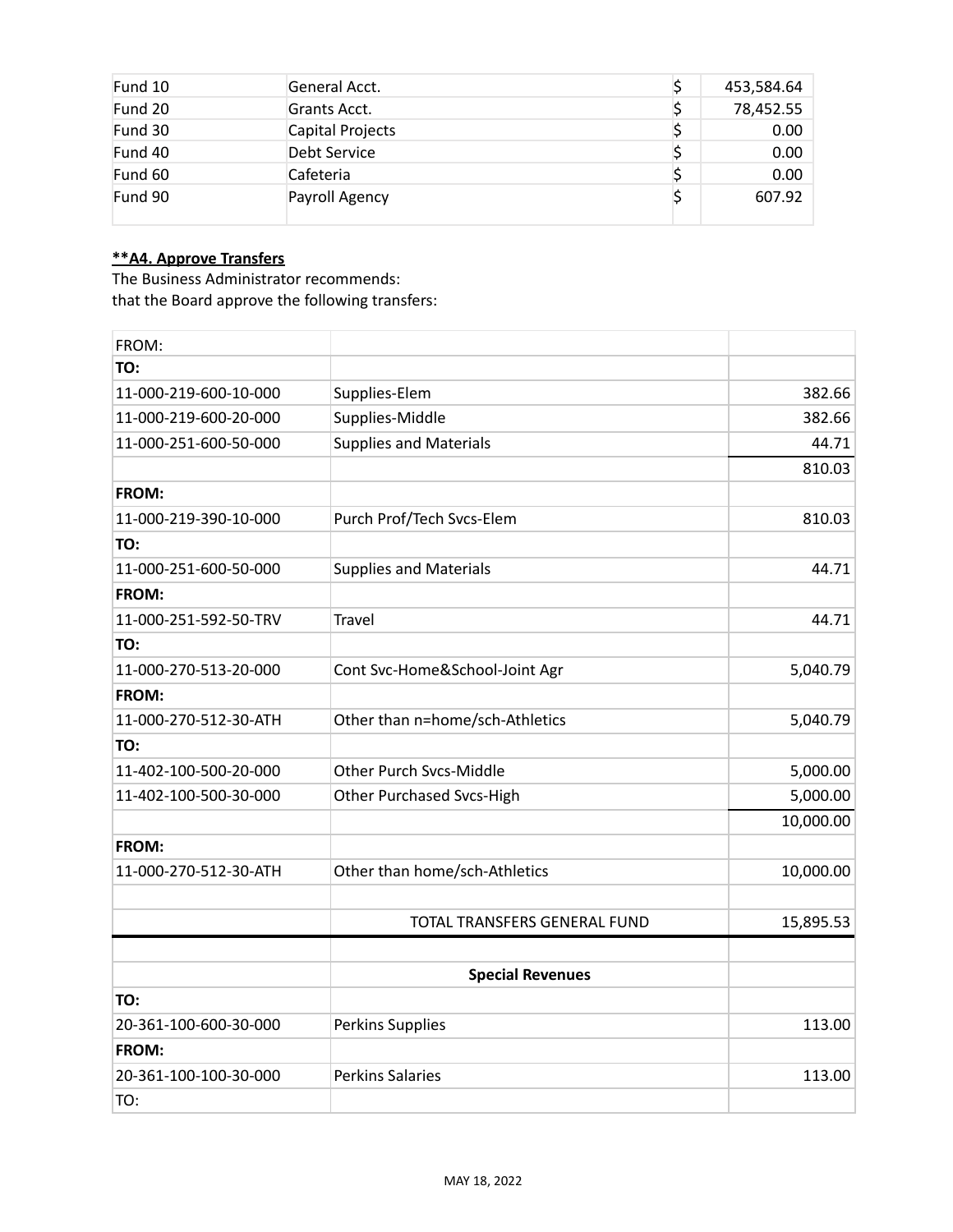| 20-390-100-300-20-000 | Middle Grades Purch Svcs                   | 800.00    |
|-----------------------|--------------------------------------------|-----------|
| <b>FROM:</b>          |                                            |           |
| 20-390-100-800-20-000 | <b>Middle Grades Misc</b>                  | 800.00    |
| TO:                   |                                            |           |
| 20-477-100-610-10-000 | <b>CARES Supplies EL</b>                   | 7,513.17  |
| 20-477-100-610-20-000 | <b>CARES Supplies MS</b>                   | 6,666.67  |
| 20-477-100-610-30-000 | <b>CARES Supplies HS</b>                   | 6,667.70  |
| 20-477-200-101-30-000 | <b>CARES Salaries HS</b>                   | 157.99    |
|                       |                                            | 21,005.53 |
| <b>FROM:</b>          |                                            |           |
| 20-477-100-101-10-000 | <b>CARES Teachers Salaries EL</b>          | 423.25    |
| 20-477-100-101-20-000 | <b>CARES Teachers Salaries MS</b>          | 10,000.00 |
| 20-477-100-101-30-000 | <b>CARES Teachers Salaries HS</b>          | 423.25    |
| 20-477-200-200-10-000 | <b>CARES Employee Benefits EL</b>          | 157.99    |
| 20-477-200-300-10-000 | <b>CARES Purch Prof &amp; Tech SVCS EL</b> | 2,333.33  |
| 20-477-200-300-20-000 | <b>CARES Purch Prof &amp;Tech SVCS MS</b>  | 2,333.33  |
| 20-477-200-300-30-000 | <b>CARES Purch Prof &amp; Tech SVCS HS</b> | 2,333.34  |
| 20-477-200-610-10-000 | <b>CARES Supplies EL</b>                   | 1,001.04  |
| 20-477-200-610-20-000 | <b>CARES Supplies MS</b>                   | 1,000.00  |
| 20-477-200-610-30-000 | <b>CARES Supplies HS</b>                   | 1,000.00  |
|                       |                                            | 21,005.53 |
| TO:                   |                                            |           |
| 20-218-100-101-10-SUB | PRESCHOOL SALARY-SUBS                      | 5,000.00  |
| <b>FROM:</b>          |                                            |           |
| 20-218-100-106-10-SUB | PRESCHOOL OTHER                            | 5,000.00  |
|                       |                                            |           |
|                       | <b>TOTAL TRANSFERS FUND 20</b>             | 26,918.53 |

# **\*\*A5. Approve Board Secretary's Report /Board of Education Certification**

The Board Secretary recommends:

that the Board approve the Board Secretary's Report for the period ending April 30, 2022. Pursuant to N.J.A.C. 6:23-2.11(c), the Wildwood Board of Education certifies that as of April 30, 2022, after review of the secretary's monthly financial reports (appropriations section) and upon consultation with the appropriate district officials, to the best of our knowledge no major account or fund has been over expended in violation of N.J.A.C. 6:23-2.11(c) and that sufficient funds are available to meet the district's financial obligations for the remainder of the fiscal year.

# **\*\*A6. Approve Board Report of Receipts and Expenditures**

The Business Administrator and the Superintendent recommend:

that the Board approve the Board Report of Receipts and Expenditures in accordance with N.J.S.A. 18A:17-8 and 18A:17-9 for the month of April 2022. The Report of Receipts and Expenditures and the Secretary's Report are in agreement for the month of April 2022.

# **\*\*A7. Approve Registration and/or Travel Expenses**

The Board Secretary and the Superintendent recommend: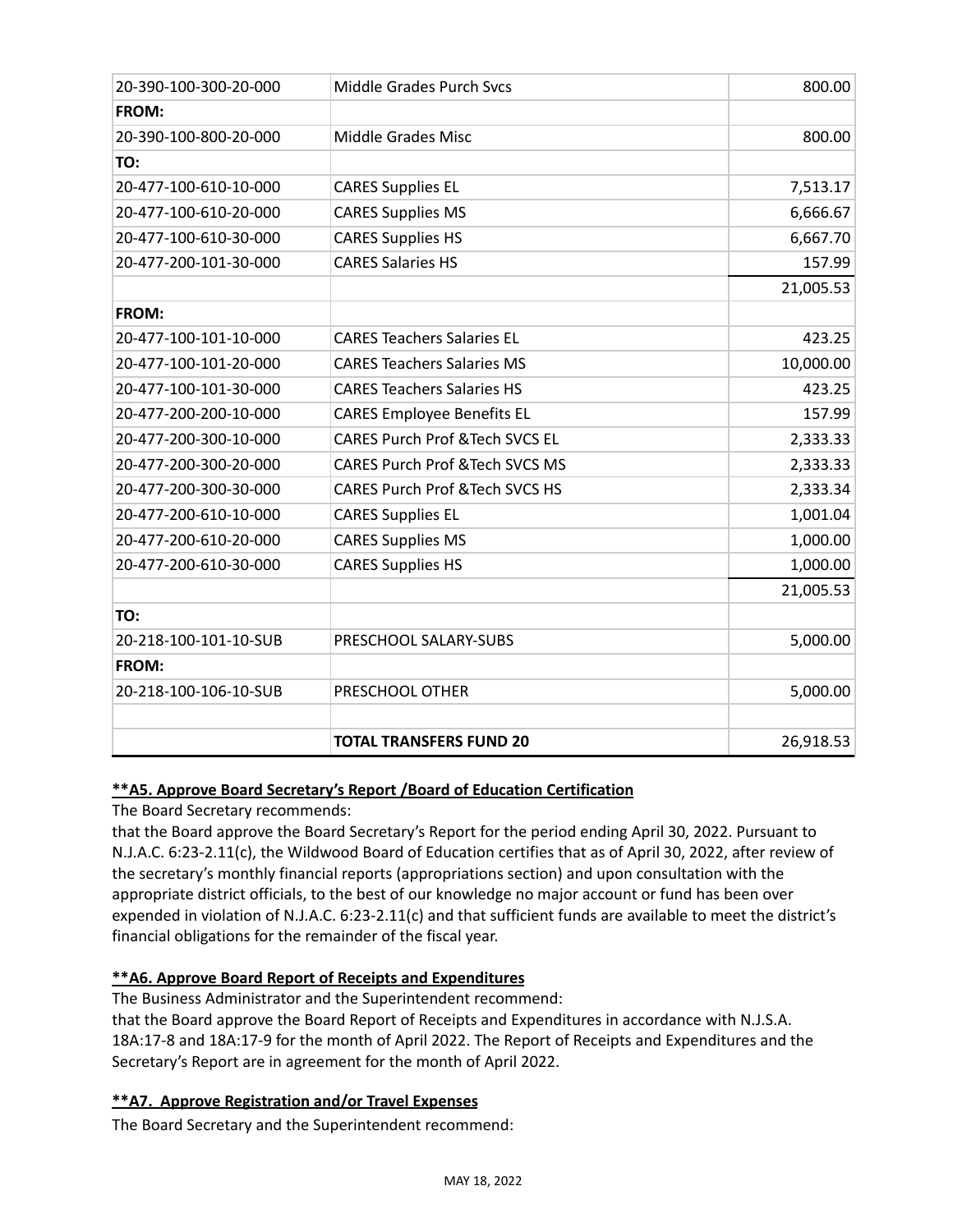that the Board approve the following travel and other related expenses. The expenses are instructionally necessary and appropriate and are in keeping with District policy, NJDOE guidelines and regulatory guidelines. Where necessitated by the attendance of more than three staff members, and/or where cost exceeds \$5,000, the travel and related expenses have been approved by the County Office:

| Date<br>Employee |           | Event/Location     | Fees/Mileage/Lodging   |
|------------------|-----------|--------------------|------------------------|
|                  |           |                    | (Est. Cost Per Person) |
| 5/24/2022        | lS. Lerch | <b>JAD Meeting</b> | Mileage/Tolls: \$40    |
|                  |           | Woodstown, NJ      |                        |

# **\*\*A8. Reject Perkins Funding**

The Supervisor of Curriculum and Instruction and the Superintendent recommend: that the Board reject Perkins Funds for the 2022-2023 school year, in the amount of \$16,246.

# **\*\*A9. Accept Proposal and Contract: Food Service Management Company**

The Board Secretary and the Superintendent recommend:

that the Board accept the proposal and contract for Food Service Management from Chartwells for the period July 1, 2022 through June 30, 2022; management fees and financial guarantees as shown below. No other bids/RFPs received.

# MANAGEMENT FEES/GUARANTEES

Management Fee. Chartwells shall charge the Local Education Agency a Management Fee of Ninety-Eight Thousand Two Hundred Dollars (\$98,200) during the academic year.

Financial Guarantees. Chartwells offers a guaranteed return to the SFA for 2022-2023 of \$1,800.

# **\*\*A10. Approve 2022-2023 Tuition Rates and Contracts with Sending Districts**

The Board Secretary and the Superintendent recommend:

that the Board approve the 2022-2023 tuition rates and contracts with the sending districts as follows:

| <b>Agreement/Tuition Contract</b> | <b>Cost Per Pupil</b> | <b>Est # of Students</b> | <b>Total</b> |
|-----------------------------------|-----------------------|--------------------------|--------------|
| North Wildwood (3680)             |                       |                          |              |
| Regular Ed                        | \$22,500              | 32                       | \$720,000    |
| Resource Room                     | \$100,000             |                          | \$100,000    |
| Prior Year Adjustment             |                       |                          | (26, 266)    |
| <b>Total Adjusted Tuition</b>     |                       |                          | \$793,734    |
| West Wildwood (5700)              |                       |                          |              |
| Regular Ed                        | \$22,500              | 6                        | \$135,000    |
| Resource Room                     | \$5,000               |                          | \$5,000      |
| Prior Year Adjustment             |                       |                          | (1, 271)     |
| <b>Total Adjusted Tuition</b>     |                       |                          | \$138,729    |
| <b>Wildwood Crest (5800)</b>      |                       |                          |              |
| Regular Ed                        | \$22,500              | 23                       | \$517,500    |
| Resource Room                     | \$20,000              |                          | \$20,000     |
| Prior Year Adjustment             |                       |                          | (167, 883)   |
| <b>Total Adjusted Tuition</b>     |                       |                          | \$369,617    |
|                                   |                       |                          |              |
| TOTAL 2022-23 TUITION             |                       |                          | \$1,302,080  |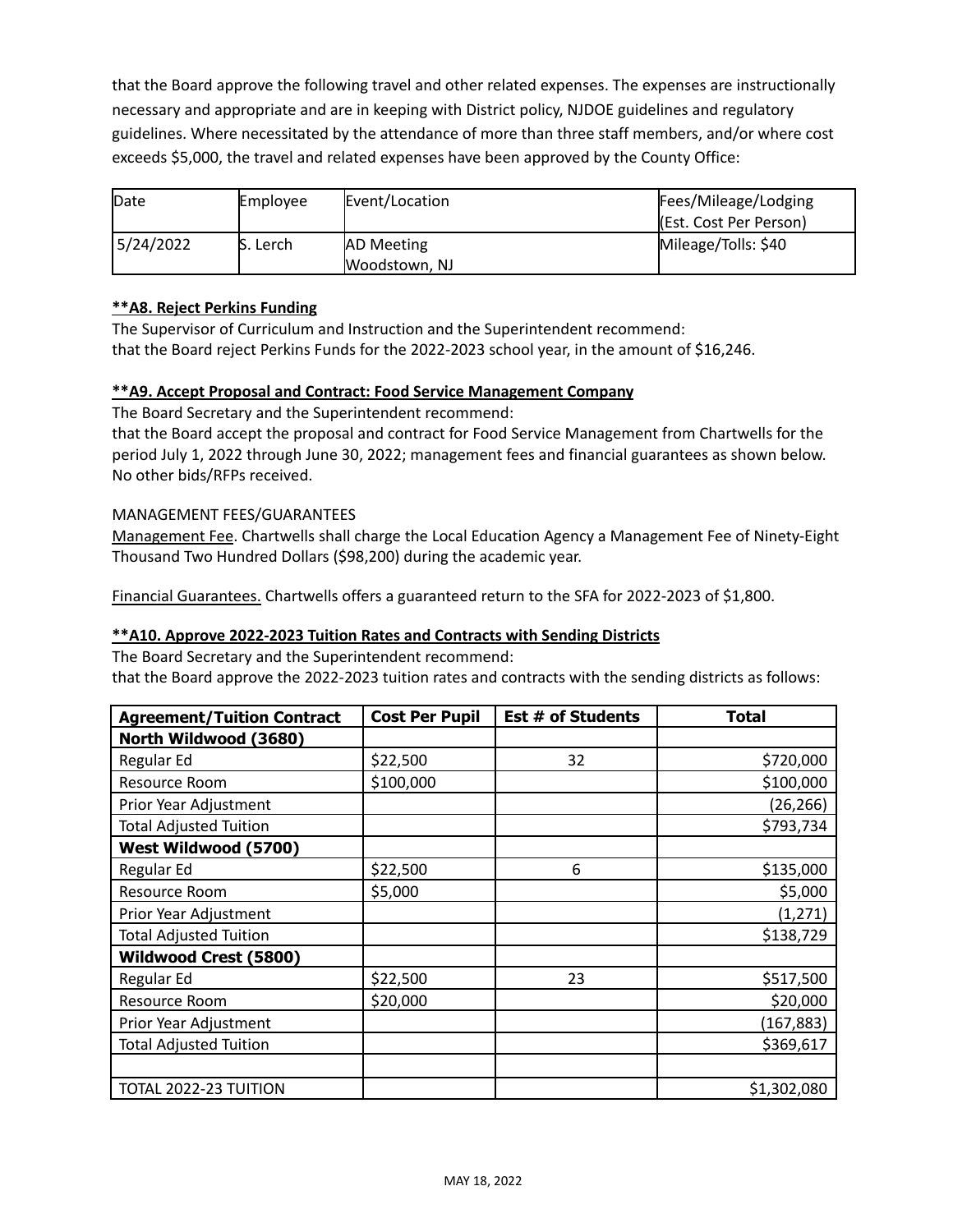# **\*\*A11. Approve 2022-2023 Tuition Contracts with Cape May County Technical School District**

The Board Secretary and the Superintendent recommend:

that the Board approve the following agreements/tuition contracts with Cape May County Technical School District for the 2022-2023 school year, as submitted.

| <b>Agreement/Tuition Contract</b> | <b>Cost Per Pupil</b> | <b>Est # of Students</b> | Total         |
|-----------------------------------|-----------------------|--------------------------|---------------|
|                                   |                       |                          |               |
| Full time Regular Ed              | \$9,430.00            | 23                       | \$216,890.00  |
| Full time Special Ed              | \$9,475.00            |                          | \$9,475.00    |
| Shared time Special Ed            | \$4,738.00            |                          | \$4,738.00    |
| Prior Year Adjustment             |                       |                          | (\$10,484.60) |
| <b>Total Adjusted Tuition</b>     |                       |                          | \$220,618.400 |

# **\*\*A12. Approve Participation in Cape May County Homeless Agreement**

The Board Secretary and the Superintendent recommend:

that the Board approve participation in the Cape May County Homeless Agreement in which the participant districts have agreed not to seek tuition or any other additional costs related to in-district education services for any resident student determined to be homeless at the time the student enrolls from another Cape May County district similarly entered into this agreement.

The school districts agree that they will seek 50% of the regular education tuition related to on-district educational services for any resident special education student within a general education classroom determined to be homeless at the time the student enrolls from another Cape May County district similarly entered into this agreement.

This agreement excludes costs for out of district placements, transportation to/from out of district placements, costs for IEP related aides or any other extraordinary costs for special education or 504 students.

This agreement does not supersede the district of origin's rights or responsibilities to transport students back to the original placement if it is in the best interest of the student as determined by the home district; nor does it effectively change the determination of the district of origin.

Note: There is no change to this agreement and it will remain in effect unless the participating district chooses to opt-out.

# **\*\*A13. Approve Participation and Accept Stipend: 1619 Education Network**

The Supervisor of Curriculum and Instruction and the Superintendent recommend: that the Board approve acceptance of Wildwood High School's participation in the Pulitzer Center's 1619 Education Network for the period May 14, 2022 through February 18, 2023 with a district stipend of \$5,000.

# **\*\*A14. Authorize Stipend: 1619 Education Network**

The Supervisor of Curriculum and Instruction and the Superintendent recommend: that the Board authorize the following staff be issued a stipend in the amount of \$2,500 each for their participation in the Pulitzer Center's 1619 Education Network for the period May 14, 2022 through February 18, 2023. Funded via Pulitzer Center's 1619 Education Network.

Stephen Campbell Jennifer Loper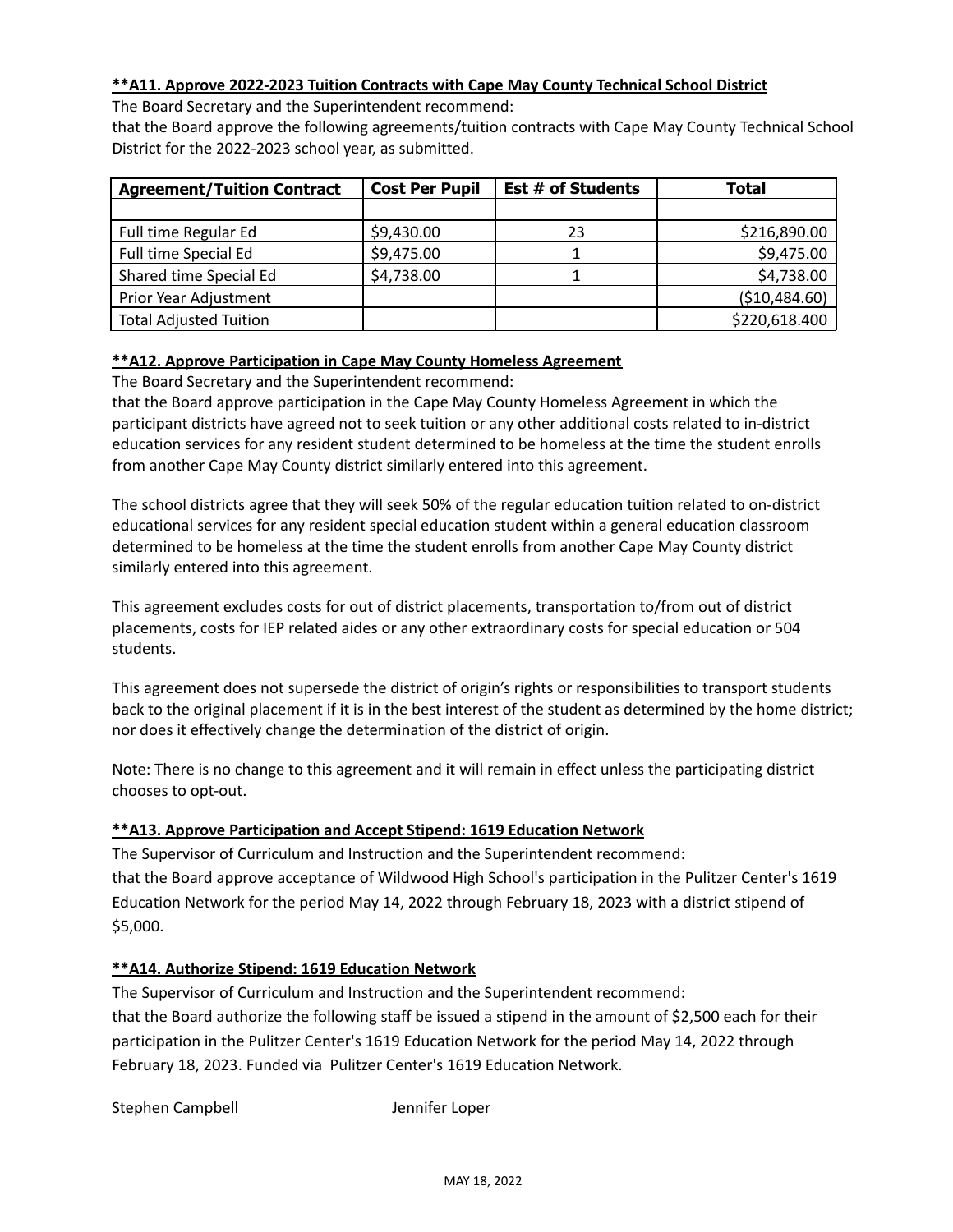# **\*\*A15. Approve Leave of Absence/FMLA**

The Superintendent recommends:

that employee #5152, be granted a leave of absence/FMLA beginning September 15, 2022 through November 11, 2022. Employee #5152 will not use any accumulated days during this leave and said leave will be without pay.

# **\*\*A16. Approve Leave of Absence/FMLA**

The Superintendent recommends:

that employee #5308, be granted a leave of absence beginning on or about June 23, 2022, with an anticipated return date of October 3, 2022. Employee #5308 will use accumulated sick and vacation days during this leave and said leave will be without pay effective September 1, 2022. This leave is not eligible for FMLA.

# **\*\*A17. Approve Staff Contracts**

The Superintendent recommends:

that the following staff members' contracts be approved for the 2022-2023 school year, with approval retroactive to the April 27, 2022 board meeting. *Due to contract negotiations, all steps and salaries will remain the same as 2021/22 until a new contract is ratified***.**

| <b>LAST NAME</b> | <b>FIRST NAME</b> | <b>DEGREE</b> | <b>STEP</b> | <b>SALARY</b> | <b>LOCATION</b> |                  |
|------------------|-------------------|---------------|-------------|---------------|-----------------|------------------|
| Huerta Tapia     | Bernardo          | N/A           | A           | \$22,456      | <b>WMS</b>      | Non-Certificated |
| <b>Stevens</b>   | Ashley            | <b>BA</b>     | 3           | \$63,339      | <b>GAES</b>     | Certificated     |
| Wiseley          | Michelle          | MA            | 16          | \$87,904      | <b>GAES</b>     | Certificated     |
| Zampirri         | Salvatore         | BA            | 2           | \$63,039      | <b>WMS</b>      | Certificated     |
| Zorzi            | <b>Brianna</b>    | BA            | 6           | \$64,239      | <b>WMS</b>      | Certificated     |

# **\*\*A18. Summer Work – Guidance**

The Middle/High School Principal and the Superintendent recommend:

that the Board approve the following staff for summer work, as follows:

Mrs. Michelle Shaw, Guidance Counselor to work twenty (20) days during the summer of 2022 (July 1, 2022-June 30, 2023) at her per diem rate; and

Ms. Tobiellen Care, Guidance Counselor to work twenty (20) days during the summer of 2022 (July 1, 2022-June 30, 2023) at her per diem rate.

# **\*\*A19. Approve C.S.T. Summer Work – Evaluations/Meetings**

The Child Study Team Supervisor and the SUperintendent recommend: that the following staff members be approved to complete evaluations/meetings/per diem days for IEP's during the months of June, July and August 2022. Payment upon completion and submission of final

reports.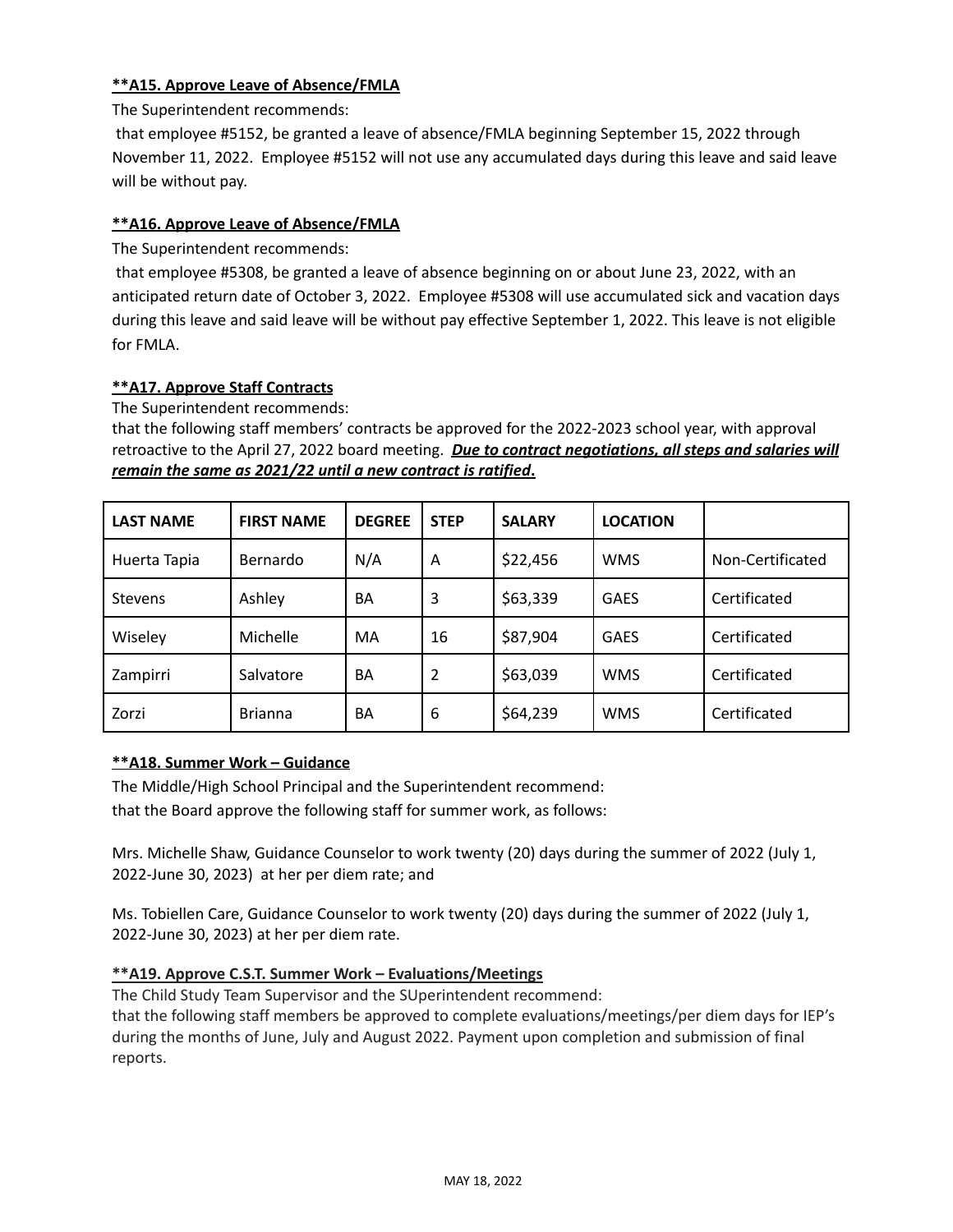| Name            | $\#$ of Evaluations<br>\$250 Each | # of Meetings<br>$$60$ Each | # of Days<br>Per Diem Rate |
|-----------------|-----------------------------------|-----------------------------|----------------------------|
| Deborah Brenner | 10                                | 10                          |                            |
| Melisa Vogt     | 10                                | 10                          |                            |
| Katina Powell   |                                   |                             |                            |
| Sierra Palmer   | 10                                | 10                          |                            |

# **\*\*A20. Approve CST Summer Meeting Teachers**

The Child Study Team Supervisor and the Superintendent recommend:

That the Board approve the following staff members for summer work to attend Child Study Team meetings during the months of June, July and August 2022 as needed at a salary in accordance with the negotiated agreement between W.B.O.E./W.E.A.

| Katalin Benkovic | Tracey Blanda | Linda Burgin |
|------------------|---------------|--------------|
| Harry Hagan      | April Howard  | Beth Nevil   |
| Genieve Sparano  |               |              |

# **\*\*A21. High School Athletic Volunteers**

The Athletic Director/Assistant Principal and the Superintendent recommend: that the Board approve the 2022-2023 high school athletic volunteers, as follows:

| l SPORT  | <b>NAME</b>            | <b>JOB TITLE</b>             |
|----------|------------------------|------------------------------|
| Football | <b>IEric Albert</b>    | IVolunteer Asst. Coach       |
| Football | <b>IKevin Atkinson</b> | IVolunteer Asst. Coach       |
| Football | Dale Ridgway           | <b>Nolunteer Asst. Coach</b> |

# **\*\*A22. Approve NJSIAA Membership Resolution and Payment of Dues**

The Business Administrator and the Superintendent recommend:

that the Board approve the New Jersey State Interscholastic Athletic Association (NJSIAA) Member Resolution for the 2022-2023 school year, in which the Wildwood School District is enrolled as a member, to participate in the approved interschool athletic program sponsored by the NJSIAA; and

Approve and remit payment for the 2022-2023 NJSIAA Annual Dues in the amount of \$2,500.00.

# **\*\*A23. Out of District Placement – Extended School Year (ESY)**

The Child Study Team Supervisor and the Superintendent recommend:

that the Board approve the following students to attend the Extended School Year programs (structure and dates subject to change due to Covid-19), as follows. Sending district responsible for cost of tuition/transportation.

| Student#    | Grade       | <b>ESY Placement</b> | <b>Resident District</b> | <b>Specialized</b><br><b>Staffing</b> |
|-------------|-------------|----------------------|--------------------------|---------------------------------------|
| 1308376885  | SpecEd 9-12 | The Bancroft School  | 5800                     | <b>YES</b>                            |
| 8519817280  | SpecEd 9-12 | CMCSSSD-CMCHS        | 5790                     | INO                                   |
| 8507498710  | SpecEd 9-12 | CMCSSSD-CMCHS        | 5790                     | INO                                   |
| 6548659468  | SpecEd 9-12 | lCMCSSSD-CMCHS       | 5790                     | N <sub>O</sub>                        |
| 16136540357 | SpecEd 9-12 | lCMCSSSD-CMCHS       | 3680                     | 'NO                                   |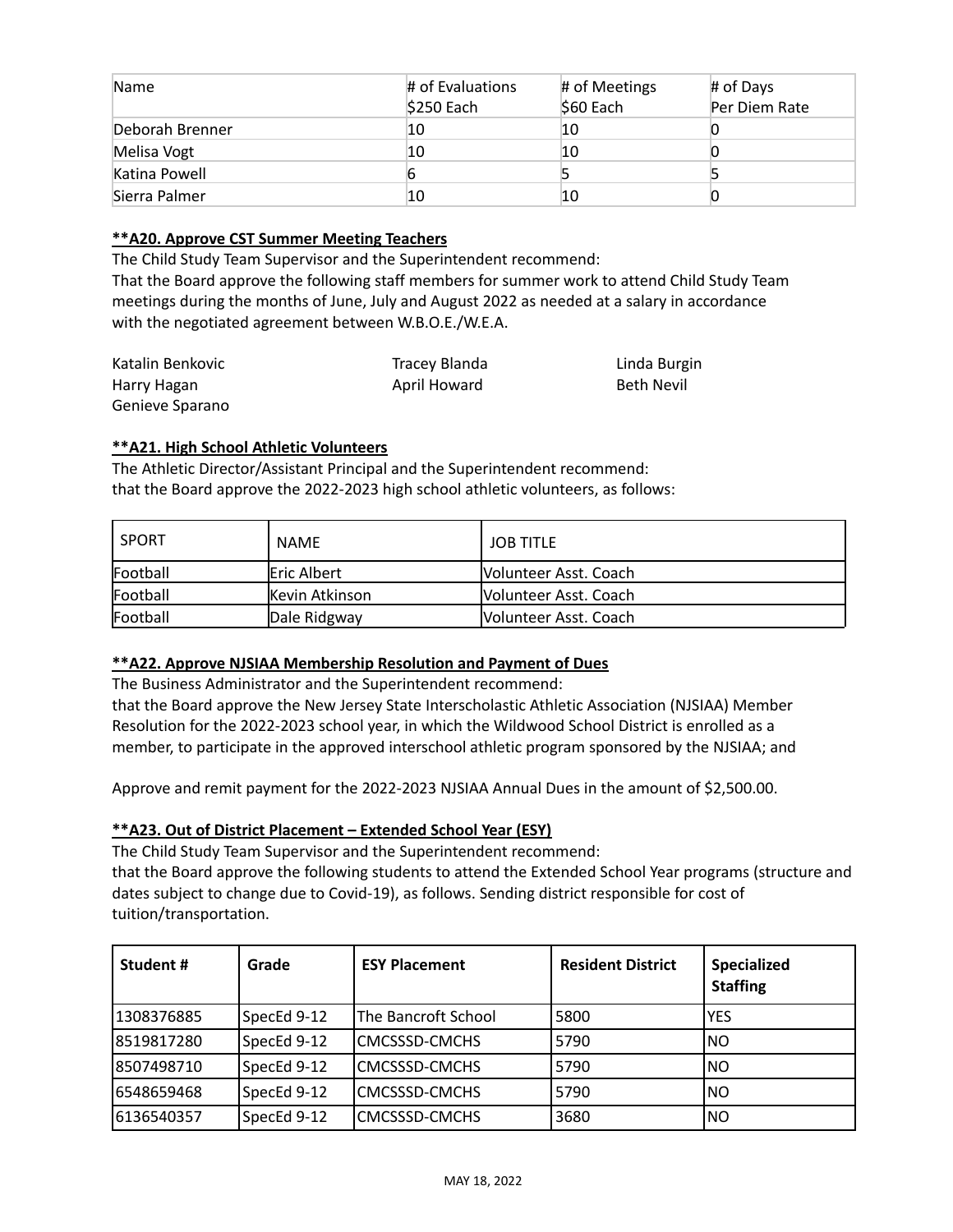| 2752441570 | SpecEd 9-12 | CMCSSSD-CMCHS | 5790 | <b>NO</b>  |
|------------|-------------|---------------|------|------------|
| 6114785995 | SpecEd 9-12 | CMCSSSD-CMCHS | 5790 | <b>YES</b> |
| 6928931755 | SpecEd 9-12 | CMCSSSD-CMCHS | 5790 | <b>NO</b>  |
| 1879722886 | SpecEd K-8  | CMCSSSD-OA    | 5790 | <b>NO</b>  |
| 7053286419 | SpecEd K-8  | CMCSSSD-OA    | 5790 | <b>NO</b>  |
| 6296539460 | SpecEd K-8  | CMCSSSD-OA    | 5790 | <b>NO</b>  |
| 2902259964 | SpecEd K-8  | CMCSSSD-OA    | 5790 | <b>YES</b> |
| 3757296231 | SpecEd K-8  | CMCSSSD-OA    | 5790 | <b>NO</b>  |
| 6995211519 | SpecEd K-8  | CMCSSSD-OA    | 5790 | <b>NO</b>  |
| 8201731815 | SpecEd K-8  | CMCSSSD-OA    | 5790 | <b>NO</b>  |
| 4454840235 | SpecEd K-8  | CMCSSSD-OA    | 5790 | <b>NO</b>  |
| 7108678133 | SpecEd K-8  | CMCSSSD-OA    | 5790 | <b>NO</b>  |
| 3982623718 | SpecEd K-8  | CMCSSSD-OA    | 5790 | <b>NO</b>  |
| 5636496742 | SpecEd K-8  | CMCSSSD-OA    | 5790 | <b>NO</b>  |
| 1973401501 | SpecEd K-8  | CMCSSSD-OA    | 5790 | <b>NO</b>  |
| 9252919881 | SpecEd K-8  | CMCSSSD-OA    | 5790 | <b>YES</b> |
| 8327507742 | SpecEd K-8  | CMCSSSD-OA    | 5790 | <b>YES</b> |
| 8106470430 | SpecEd K-8  | CMCSSSD-OA    | 5790 | <b>YES</b> |
| 5440631745 | SpecEd K-8  | CMCSSSD-OA    | 5790 | <b>YES</b> |
| 8038219343 | SpecEd K-8  | CMCSSSD-OA    | 5790 | <b>YES</b> |
|            |             |               |      |            |

# **AGENDA ITEMS B1 THROUGH B4 APPROVED BY CONSENSUS AGENDA (Sending districts may vote on these)** *\*\*Denotes motions that sending districts are permitted to vote on.*

MOTION: SECOND:

| <b>Bannon</b> | Harshaw | Murray | Phillips | Quinlan |
|---------------|---------|--------|----------|---------|
| Rulon         | Sharpe  | Taylor | Troiano  |         |

# **B1. Uphold Findings: HIB 231554\_GAE\_04262022**

The Superintendent recommends:

that the Board uphold the findings of the HIB investigation for Incident Report 231554\_GAE\_04262022 pursuant to N.J.S.A. 18A:37-15(b)(6) and N.J.S.A. 18A:37-2.

# **B2. Summer Work – Guidance**

The Elementary School Principal and the Superintendent recommend:

that the Board approve the following staff for summer work, as follows:

Ms. Megan Rattray, Guidance Counselor to work ten (10) days during the summer of 2022 (July 1, 2022-June 30, 2023) at her per diem rate.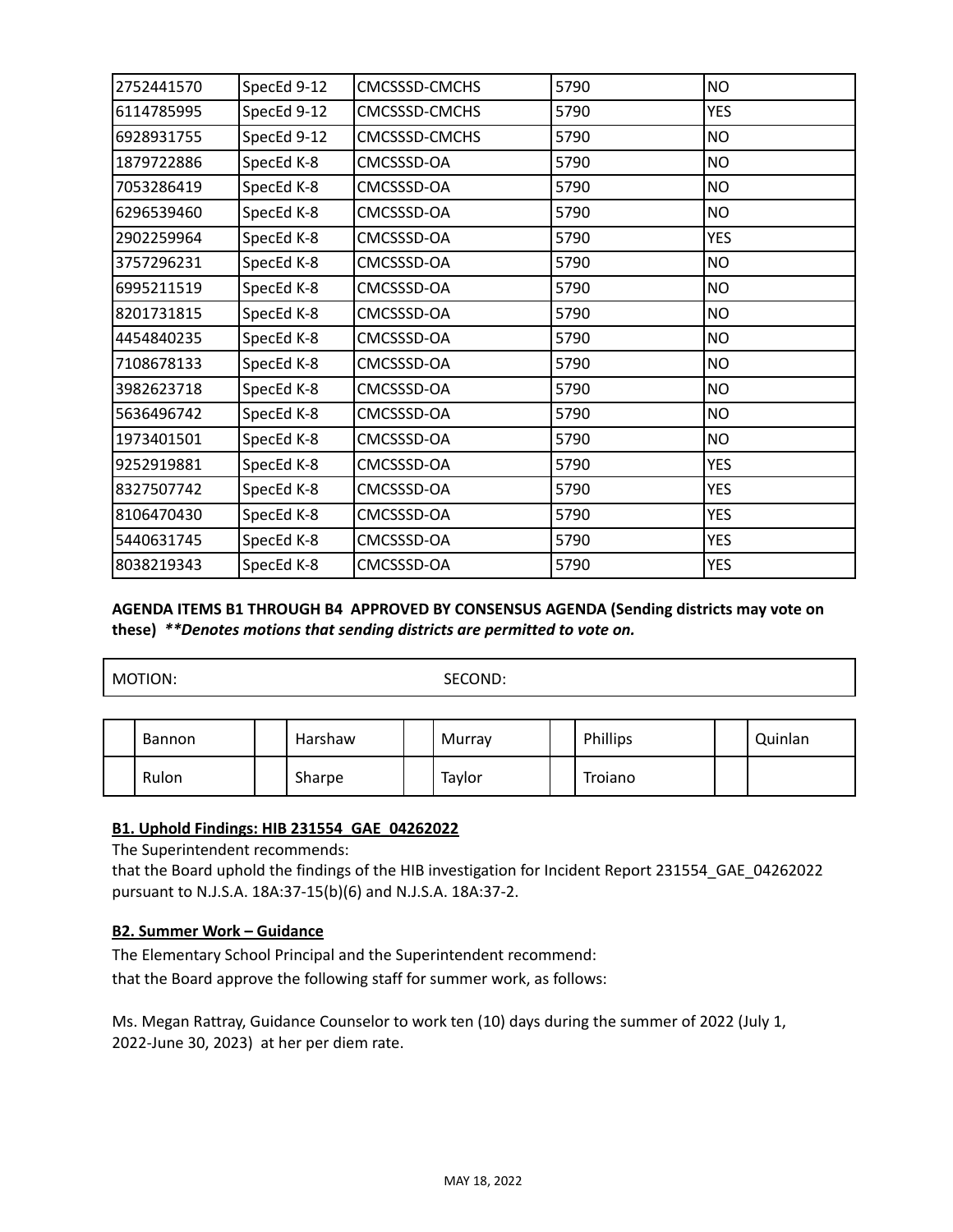# **B3. Appoint Staff for 21CCLC WAVE21 Summer School Program**

The Supervisor of Curriculum and Instruction and the Superintendent recommend: that the Board approve the following staff members for the 21CCLC WAVE 21 Summer School Program, Grades 3-8 *(funded by 21CCLC):*

*Staff, to be paid \$32.50* Jennifer Bolling Timothy France April Howard Vohla Khadaronak **MacDonald** Jonathan Long David MacDonald Elizabeth Quinn Aaron Segin Christopher Hines

*Social Worker, to be paid \$32.50* Katina Powell

*Nurse, to be paid \$32.50* Ruthann Johnson

# **B4. Appoint Staff for Elementary Summer School Program (PK-2)**

The Elementary School Principal and the Superintendent recommend: that the Board approve the following staff members for the Elementary Summer School Program, Grades PK-2 *(funded by ASLL and Title I)*:

*Coordinator, to be paid \$32.50* Erin Ridgway

*School Nurse, to be paid \$32.50* Ruthann Johnson

*Staff, to be paid \$32.50* Lizabeth Bannon Beverly Cardaci Christine DeAngelis Na'Shay Johnson Linda McDonald Margaret Peer Marissa Reeve **Alan Seijas** Michael Sherretta Michael Sherretta Lindsay Tharp **Jessica Vilimas** 

# **REPORTS**

# **Security and Fire Drills**

The Security and Fire Drill Practice lockdowns were conducted as follows:

| Wildwood Middle/High School | <b>Glenwood Avenue Elementary School</b> |
|-----------------------------|------------------------------------------|
| 4/13/2022 Fire Drill        | 4/12/2022 Fire Drill, GAES               |
| 4/26/2022 Security Drill    | 4/13/2022 Fire Drill, Annex              |
|                             | 4/01/2022 Security Drill, GAES           |
|                             | 4/12/2022 Security Drill, Annex          |

**Report from Student Council and/or Other Student**

Student should stand and give report.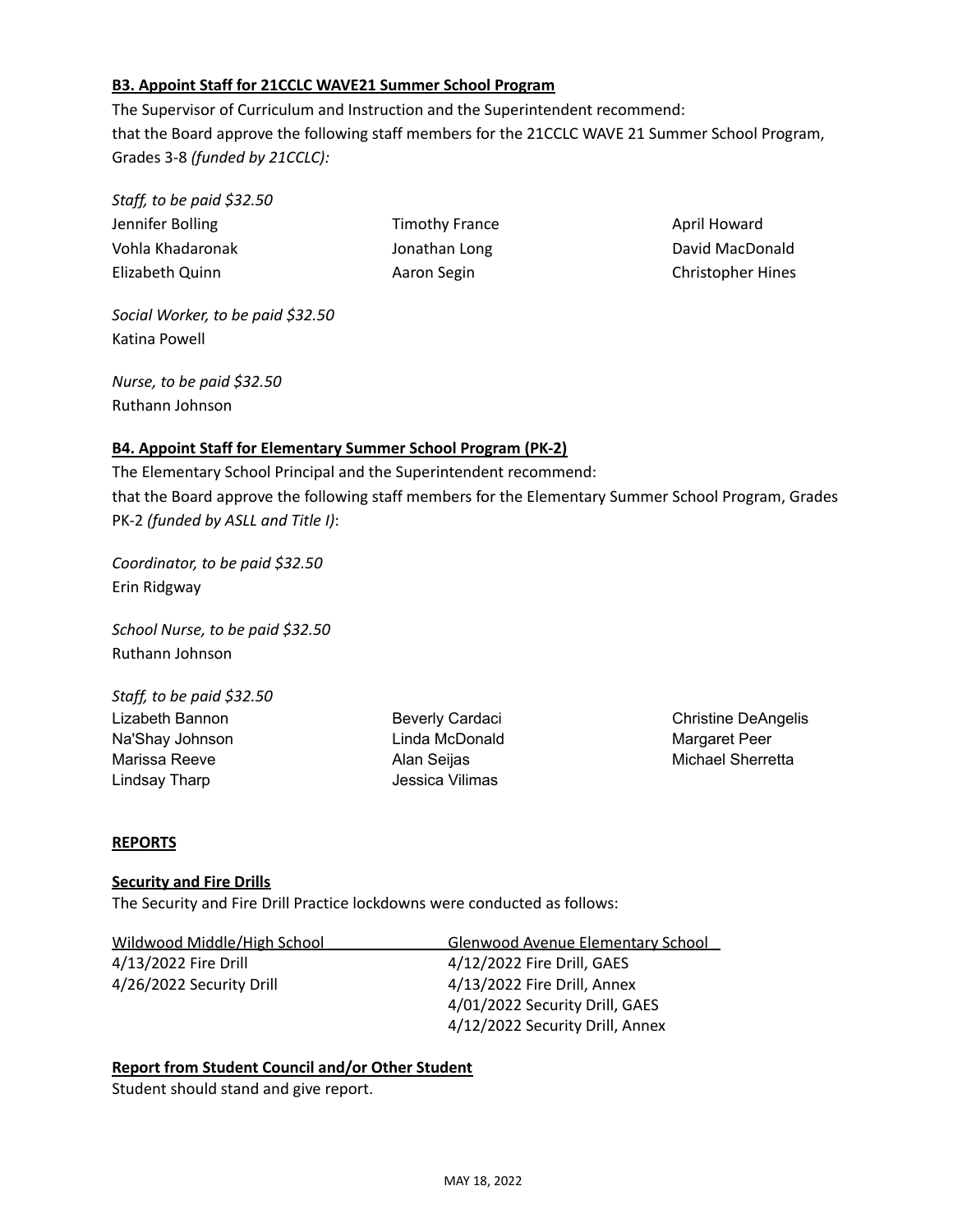# **Reports to Board**

- 1. Board Committee Reports
- 2. Administration Reports
- 3. W.E.A. Representative
- 4. Home and School Representative
- 5. Support Education in the Wildwoods
- 6. Parent Teacher Connection

# **Information and Proposal Item(s) for Board Discussion**

# **Future Dates**

The regular meeting of the Board will be held on **Wednesday, June 8, 2022**, at 5:30 p.m. in the Wildwood High School Library. In the event that Covid-19 restrictions are in place, this may be a virtual meeting and login details will be available on the district website.

**Public Discussion**The Board of Education recognizes the value of public comment on educational issues and the importance of allowing members of the public to express themselves on school matters of community interest and has designated this portion of the meeting for members of the community to comment on any matter/subject relative to school operations.

The length of this meeting segment is determined by the Board so as to best enable the Board to complete its business for the evening. If your comment is in the form of a question, school district personnel will get back to you within a reasonable amount of time with the requested information.

Public participation shall be governed by the following rules per Board of Education Bylaw 0167:

1. A participant must be recognized by the presiding officer and must preface comments by an announcement of his/her name, municipality of residence, and group affiliation, if applicable;

2. Each statement made by a participant shall be limited to three minutes' duration;

3. No participant may speak more than once on the same topic until all others who wish to speak on that topic have been heard;

4. All statements, questions, or inquiries shall be directed to the presiding officer and any questions or inquiries directed by a participant to another Board member shall be redirected to the presiding officer who shall determine if such statement, question, or inquiry shall be addressed by the presiding officer on behalf of the Board or by the individual Board member;

5. The presiding officer may:

a. Interrupt, warn, and/or terminate a participant's statement, question, or inquiry when it is too lengthy;

b. Interrupt and/or warn a participant when the statement, question, or inquiry is abusive, obscene, or may be defamatory;

c. Request any person to leave the meeting when that person does not observe reasonable decorum;

d. Request the assistance of law enforcement officers in the removal of a disorderly person when that person prevents or disrupts a meeting with an act that obstructs or interferes with a meeting;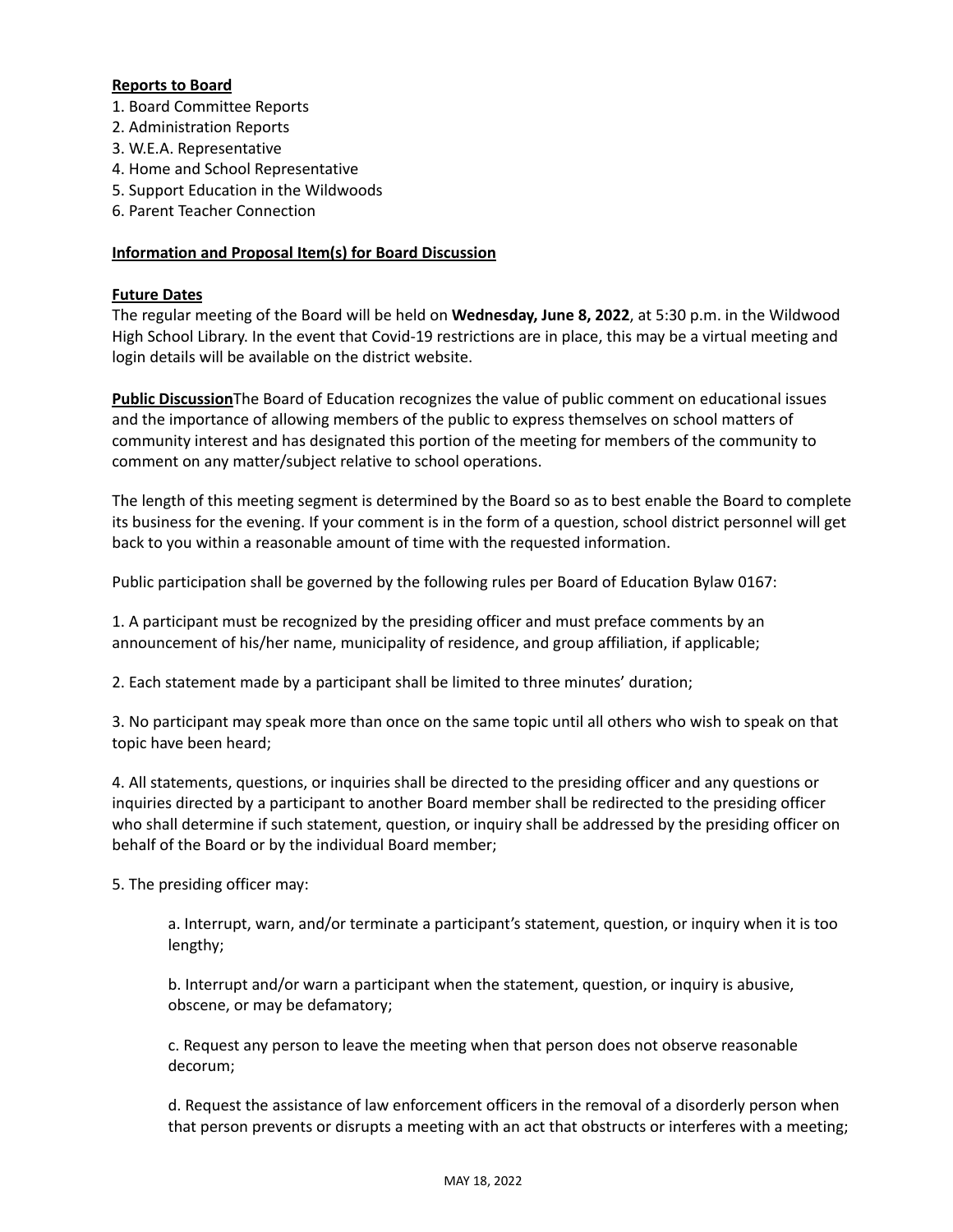e. Call for a recess or an adjournment to another time when the lack of public decorum interferes with the orderly conduct of the meeting; and

f. Waive these rules when necessary for the protection of privacy or to maintain an orderly operation of the Board meeting.

# **Superintendent's Report**

#### **Closed Session (as necessary)**

In accordance with N.J.S.A.10:4-12.b of the Open Public Meetings Act, and Board of Education Resolution, due to matters involving:

⬜ Any matter which, by express provision of Federal Law, State Statute or Rule of Court shall be rendered confidential or excluded from public discussion;

- Any matter pertaining to student confidentiality;
- Any matter pertaining to personnel or negotiations;
- Any matter pertaining to litigation;
- ⬜ Confidential financial matters;
- Other:

The Board of Education will now enter closed session to deliberate these matters and shall disclose the closed session discussions to the public at the conclusion of the matters in question. It is anticipated that the Board will return to Open Session at approximately.

Formal action \_\_\_\_\_\_ may / \_\_\_\_\_\_ may not be taken on these items by the Board of Education upon returning to Open Session.

# **CLOSED SESSION ADJOURNMENT**

|                             | <b>TIME</b> | <b>MOTION</b> | SECOND |
|-----------------------------|-------------|---------------|--------|
| <b>BEGIN CLOSED SESSION</b> |             |               |        |
| <b>END CLOSED SESSION</b>   |             |               |        |

#### **Any Other Matters in Need of Immediate Attention**

#### **REGULAR MEETING ADJOURNMENT**

| <b>TIME</b> | <b>MOTION</b> | SECOND |  |
|-------------|---------------|--------|--|
|             |               |        |  |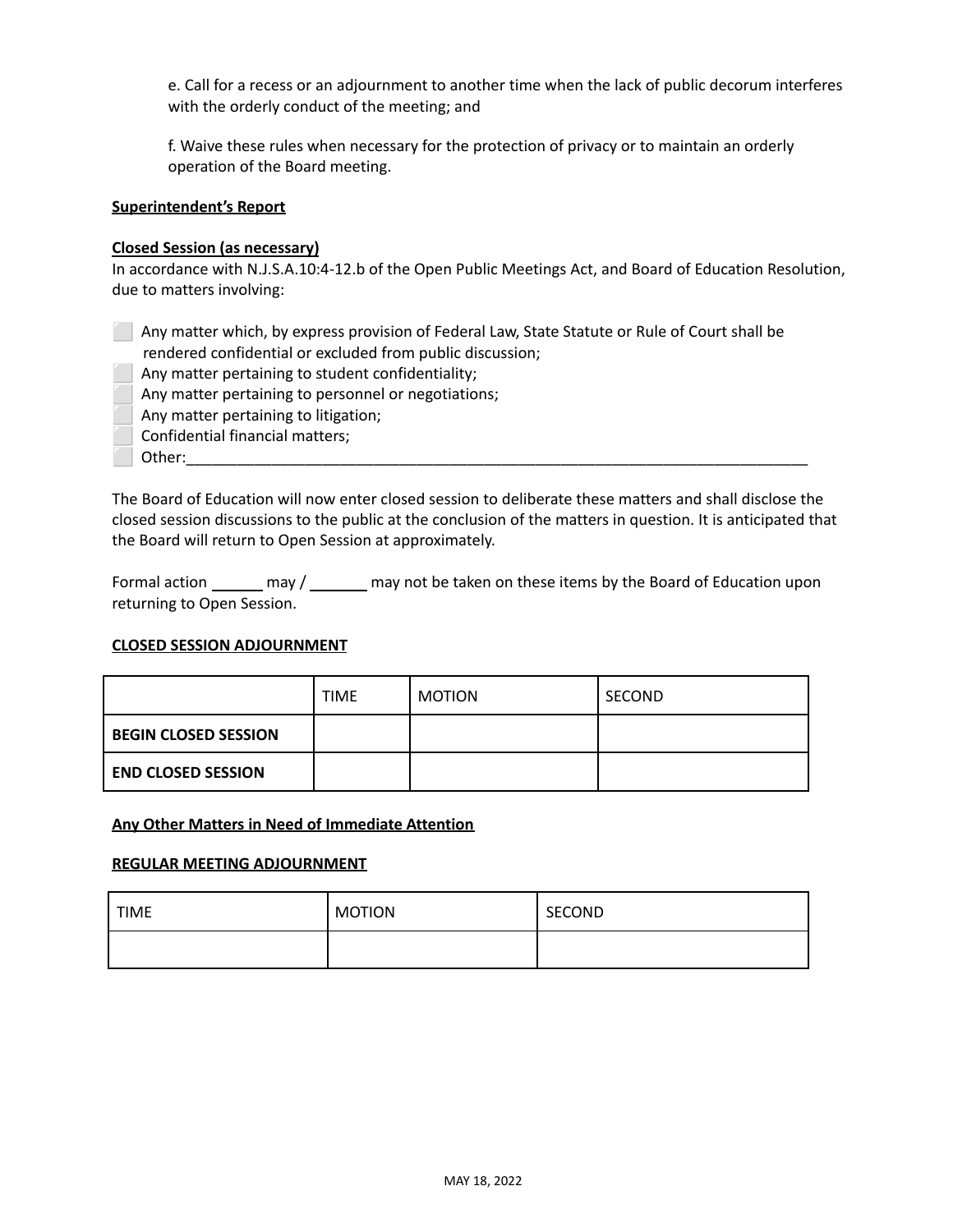# **WILDWOOD BOARD OF EDUCATION WILDWOOD HIGH SCHOOL AUDITORIUM WEDNESDAY, MAY 18, 2022 ADDENDUM**

#### **\*\*A24. Approve Second Reading of New and Revised Policies and Regulations**

The Business Administrator and the Superintendent recommend:

that the Board approve second reading of the policies and regulations as listed below:

| Strauss Esmay | Policy/Bylaw/ | Policy/Bylaw/Regulation Title                                      |  |  |
|---------------|---------------|--------------------------------------------------------------------|--|--|
| Alert         | Regulation #  |                                                                    |  |  |
| 226           | P 2415.05     | Student Surveys, Analysis, Evaluations, Examinations, Testing, or  |  |  |
|               |               | Treatment (M) Revised                                              |  |  |
| 226           | P&R 2431.4    | Prevention and Treatment of Sports-Related Concussions and Head    |  |  |
|               |               | Injuries (M) Revised                                               |  |  |
| 226           | P 2451        | Adult High School (M) Revised                                      |  |  |
| 226           | R 2460.30     | Additional/Compensatory Special Education and Related Services (M) |  |  |
|               |               | Revised                                                            |  |  |
| 226           | P 2622        | Student Assessment (M) Revised                                     |  |  |
| 226           | R 2622        | Student Assessment (M) New                                         |  |  |
| 226           | P 3233        | Political Activities Revised                                       |  |  |
| 226           | P 5460        | High School Graduation (M) Revised                                 |  |  |
| 226           | P 5541        | Anti-Hazing (M) New                                                |  |  |
| 226           | P 7540        | Joint Use of Facilities Revised                                    |  |  |
| 226           | P&R 8465      | Bias Crimes and Bias Related Acts (M) Revised                      |  |  |
| 226           | P 9560        | Administration of School Surveys (M) Revised                       |  |  |

# **\*\*A25. Asbestos Bid: Asbestos Removal/Abatement**

The Board Secretary and the Superintendent recommend:

that the Board award the bid for asbestos removal and abatement to Plymouth Environmental Co, Inc. in the amount of \$168,000.00, with a contingency amount of 15%.

| Other Bids Received:       |           |
|----------------------------|-----------|
| Two Brothers               | \$195,615 |
| <b>B&amp;G Restoration</b> | \$182,000 |
| <b>Teal Management</b>     | \$179,000 |
|                            |           |

# **\*\*A26. Approve Award Professional Services Contract: Asbestos Abatement Oversight**

The Board Secretary and the Superintendent recommend: that the Board award a professional services contract to Ahera Consultants, Inc. for asbestos related services In the amount not to exceed \$30,000.00.

# **\*\*A27. Maintenance Reserve Withdrawal -Asbestos Project**

The Board Secretary and the Superintendent recommend: that the Board approve the withdrawal of maintenance reserve funds in the amount of \$193,350 to fund the asbestos abatement project.